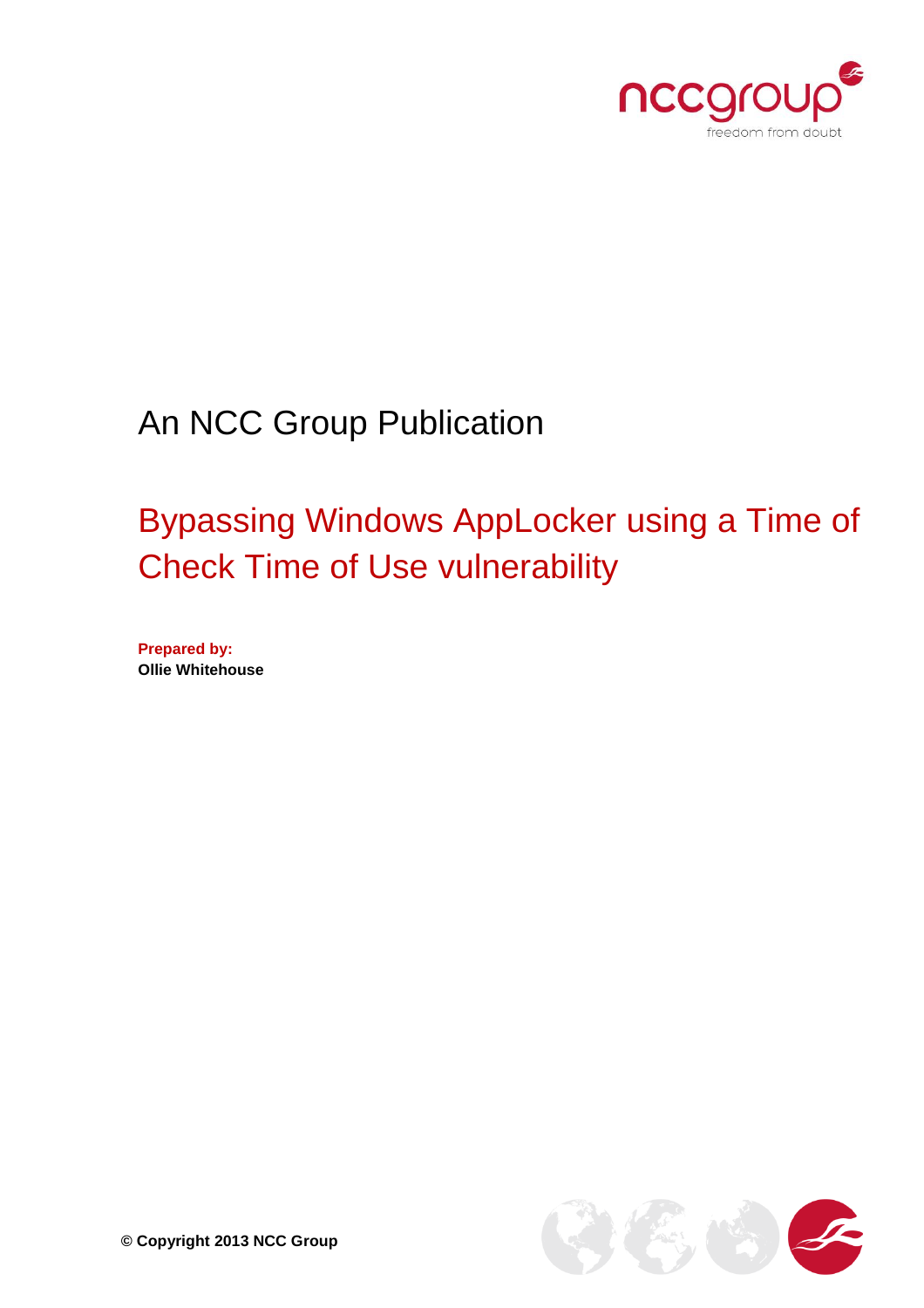

# **Contents**

| $\mathbf 1$    |     |  |  |  |  |  |
|----------------|-----|--|--|--|--|--|
|                | 1.1 |  |  |  |  |  |
|                | 1.2 |  |  |  |  |  |
| $\mathbf{2}$   |     |  |  |  |  |  |
| 3              |     |  |  |  |  |  |
|                | 3.1 |  |  |  |  |  |
|                | 3.2 |  |  |  |  |  |
|                | 3.3 |  |  |  |  |  |
|                | 3.4 |  |  |  |  |  |
|                | 3.5 |  |  |  |  |  |
| 4              |     |  |  |  |  |  |
| 5              |     |  |  |  |  |  |
| 6              |     |  |  |  |  |  |
| $\overline{7}$ |     |  |  |  |  |  |
| 8              |     |  |  |  |  |  |
| 9              |     |  |  |  |  |  |

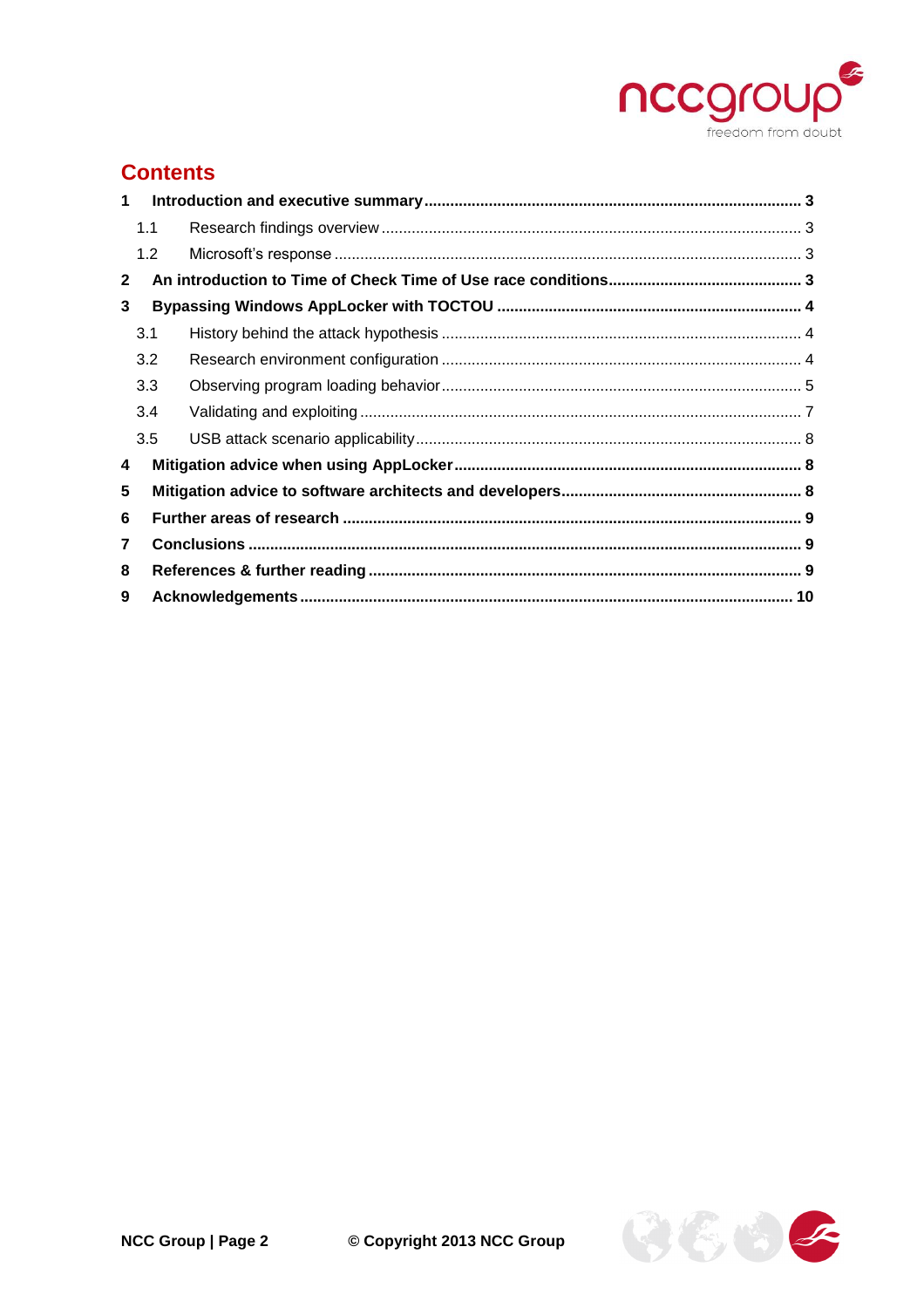

# <span id="page-2-0"></span>**1 Introduction and executive summary**

## <span id="page-2-1"></span>1.1 Research findings overview

Windows AppLocker [\[1\]](#page-8-3) [\[2\]](#page-8-4) is Microsoft's replacement to Software Restriction Policies [\[3\]](#page-8-5) [\[4\]](#page-8-6) [\[5\]](#page-8-7) in Windows 7, Windows 8, Server 2008 and Server 2012. Windows AppLocker has been promoted by several government agencies such as the National Security Agency [\[6\]](#page-8-8) [\[7\]](#page-8-9) and the New Zealand National Cyber Security Center [\[8\]](#page-8-10) as an effective mechanism to combat the execution of unauthorized code on modern Microsoft Windows based systems. AppLocker has previously been shown to suffer other means of subversion [\[21\]](#page-9-1) [\[22\]](#page-9-2), although no out the box universal technique is currently publically known.

This paper presents the findings from research conducted by NCC Group into a way to bypass Windows AppLocker to allow unauthorized code to execute on a system. For the attack outlined in this paper to be effective the following dependencies exist:

- Windows AppLocker is **not** configured to only use Path based restrictions on the local machine, i.e. only allowing files stored on local hard drive to execute. Instead AppLocker should be configured to use some combination of Path, Signature and Hash based restrictions.
- An attacker can execute a file from a network share on a host which they control or can perform a Man-in-the-Middle attack on.

If these conditions can be met then an attacker can bypass Windows AppLocker to execute code of their choice.

## <span id="page-2-2"></span>1.2 Microsoft's response

"*We appreciate the security researchers at NCC Group for coordinating their disclosure with us. We have investigated this potential scenario and determined this is not a security vulnerability because it requires a third-party to persuade the customer to run a malicious program; a situation that does not cross a security boundary. AppLocker is designed to help organizations with compliance requirements, reduce administrative overhead and help control which applications are in use in their environments. AppLocker can also help prevent the execution of some malware in the enterprise. We encourage customers to configure their AppLocker policy to avoid running executables from*  remote network shares. For more information about AppLocker, please see the AppLocker *[Overview.](http://technet.microsoft.com/en-us/library/hh831440.aspx)*"

# <span id="page-2-3"></span>**2 An introduction to Time of Check Time of Use race conditions**

A Time of Check Time of Use (TOCTOU) race condition [\[9\]](#page-8-11) [\[10\]](#page-8-12) describes a class of vulnerability where between the process of 'checking' and 'using' data, that data can change. This change in data, if controllable by an attacker has a number of potential impacts on the security of a system. This class of vulnerability is catalogued by Mitre in the Common Weakness Enumeration under CWE-367 [\[24\]](#page-9-3).

This class of vulnerability is surprisingly relevant to modern day systems security. A recent example of published work in this area is the paper titled '*Read It Twice! A mass-storage-based TOCTOU attack'* by Mulliner and Michele from 2012 [\[11\]](#page-8-13).

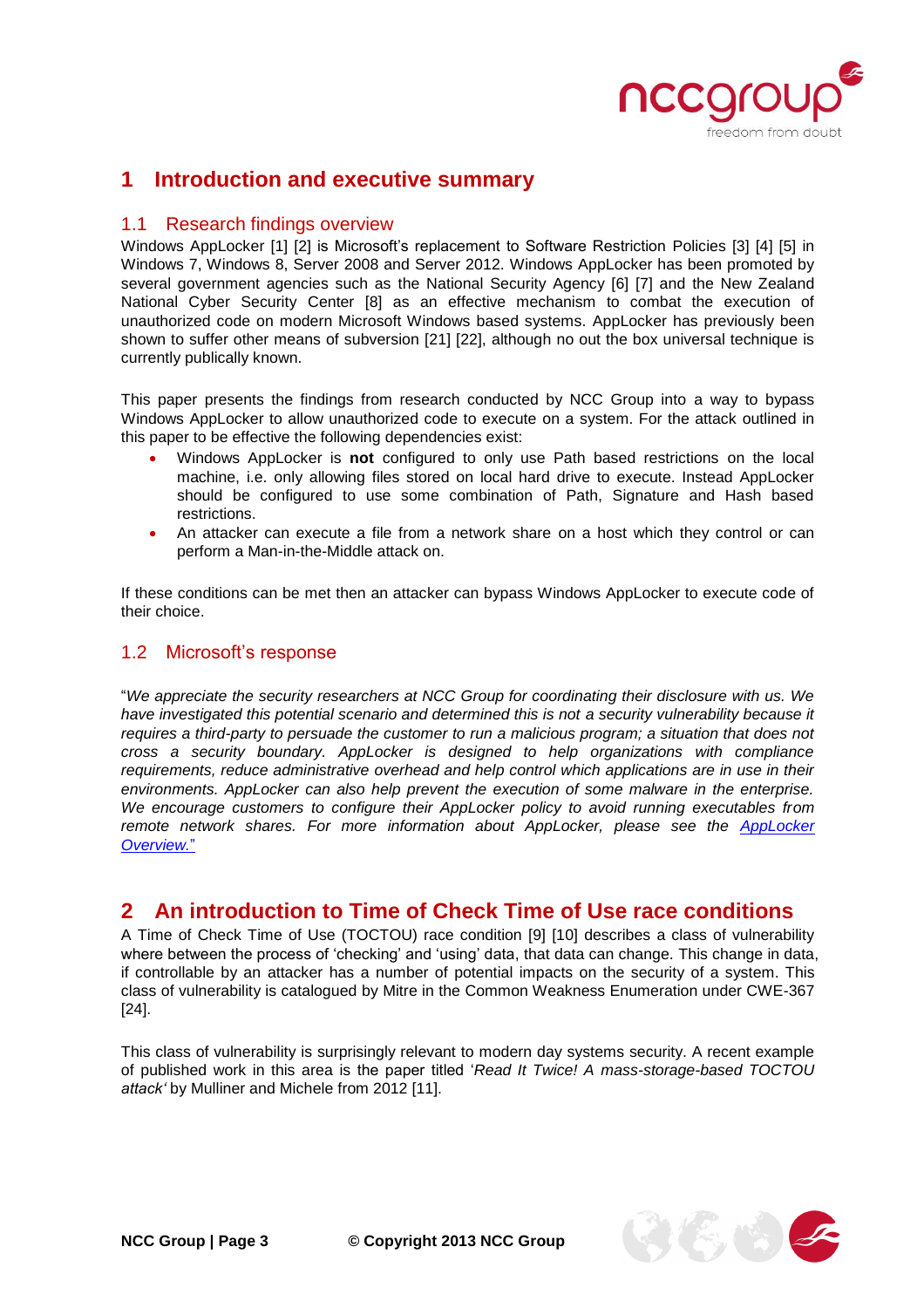

# <span id="page-3-0"></span>**3 Bypassing Windows AppLocker with TOCTOU**

## <span id="page-3-1"></span>3.1 History behind the attack hypothesis

TOCTOU vulnerabilities have been known about as a class of issue for a significant amount of time. The particulars behind targeting Windows AppLocker build upon previous work by the author exploiting a specific TOCTOU vulnerability in Windows UAC.

In this previous attack the concept was simple. The secure desktop and the user's execution of a program involved two different file handles. Due to this fact the file could be replaced between the dialogue showing the vendors details being displayed and the process being created in the user's context.

The attack outlined in this paper builds upon this work and applies it to (in the author's opinion) other security critical functionality within the Microsoft Windows operating system. The key difference being the same handle to the file is maintained but due to multiple reads a TOCTOU vulnerability exists that can be exploited when accessing files over the network.

## <span id="page-3-2"></span>3.2 Research environment configuration

Before describing the attack in detail it's useful to understand the environment configuration that NCC assessed. For the purposes of this research project NCC only focused on executable rule enforcement and not Windows Installer, Script and DLL enforcement as this configuration was thought sufficient for the purposes of the research project.

NCC configured a Windows 7 32bit Enterprise edition virtual machine (fully patched as of November 13, 2012) with Executable rule enforcement:

| х<br><b>AppLocker Properties</b>                                         |  |  |  |  |  |
|--------------------------------------------------------------------------|--|--|--|--|--|
| Enforcement Advanced                                                     |  |  |  |  |  |
| Specify whether AppLocker rules are enforced for each rule<br>collection |  |  |  |  |  |
| Executable rules:                                                        |  |  |  |  |  |
| <b>V</b> Configured                                                      |  |  |  |  |  |
| Enforce rules                                                            |  |  |  |  |  |

NCC then configured a number of rules:

- Everyone can execute anything signed by anyone (Publisher)
- Everyone can execute anything in the Program Files directory (Path)
- Everyone can execute anything in the Windows folder (Path)
- Everyone can execute two files based on their hash (File Hash)
	- o Allowed.exe
	- o SRPFun.exe

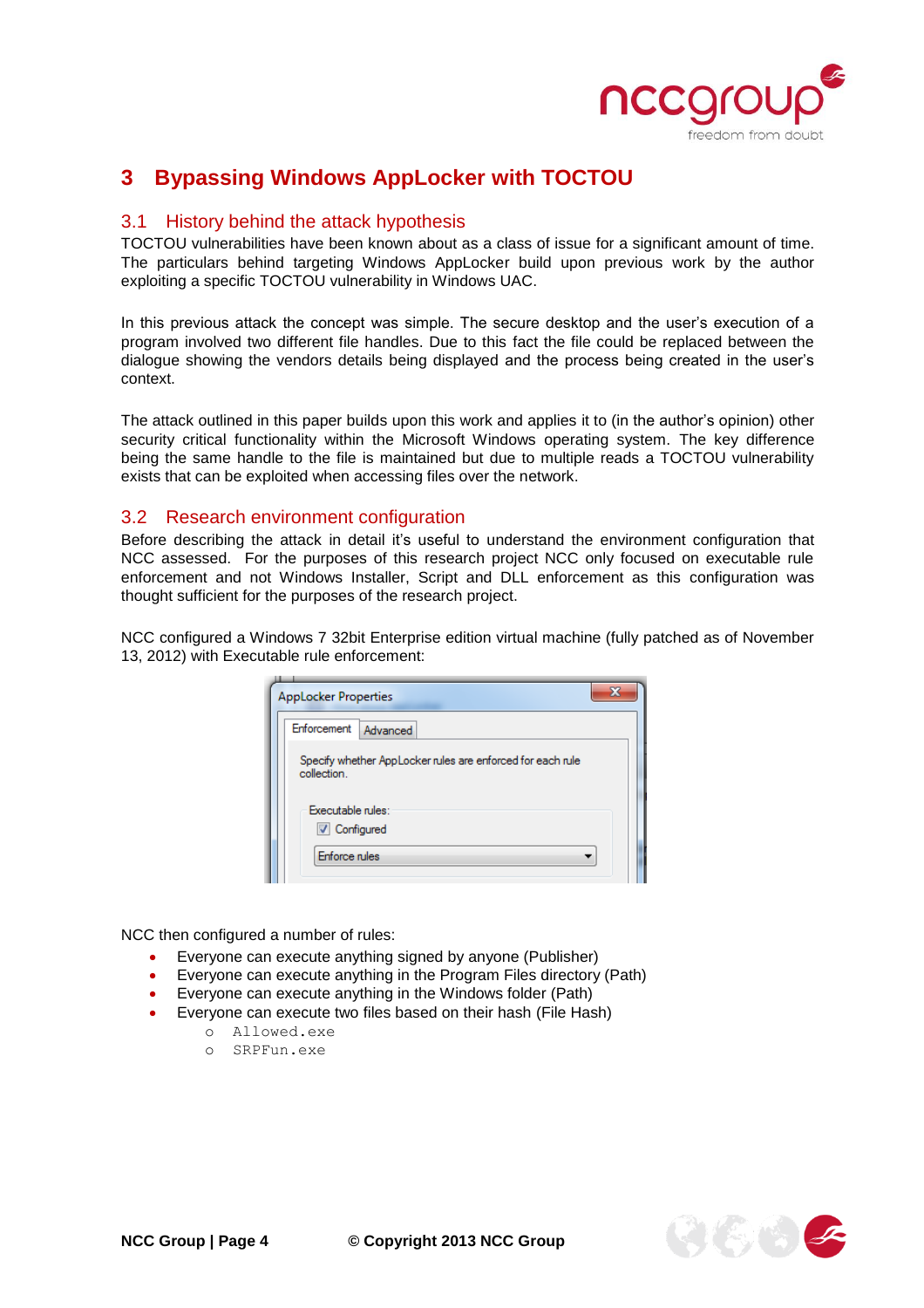

#### This configuration is show below:

| Action                                                                               | <b>User</b>               | Name                                                         | Condition | <b>Exceptions</b> |
|--------------------------------------------------------------------------------------|---------------------------|--------------------------------------------------------------|-----------|-------------------|
| <b>MAllow</b>                                                                        | Everyone                  | Signed by *                                                  | Publisher |                   |
| Allow                                                                                | Everyone                  | (Default Rule) All files located in the Program Files folder | Path      |                   |
| MAllow                                                                               | Everyone                  | (Default Rule) All files located in the Windows folder       | Path      |                   |
| <b>MAllow</b>                                                                        | Everyone                  | Allowed.exe                                                  | File Hash |                   |
| <b>Allow Properties</b><br><b>File Hash</b><br>General<br>Files:<br><b>File Name</b> |                           | $\mathbf{x}$<br>Browse Files<br><b>Size</b>                  |           |                   |
|                                                                                      | Allowed.exe<br>SRPFun.exe | 6 KB<br>Browse Folders<br>7 KB<br>Remove                     |           |                   |

This configuration was then validated by placing two unsigned files in C: \Test and executing them. These two files were:

- Allowed.exe allowed to be executed due to its file hash.
- Notallowed.exe not allowed to execute due to its file hash not being included in the rule.

These programs were then executed as a non-administrative user to validate the configuration as shown in the following screenshot.



This configuration formed the basis of NCC's research environment.

### <span id="page-4-0"></span>3.3 Observing program loading behavior

Windows AppLocker is implemented in the CreateProcess [\[12\]](#page-9-4) function call using code located in a variety of DLLs including KERNEL32.DLL and ADVAPI32.DLL.

If we observe the execution of Notallowed.exe, which is blocked, with Microsoft SysInternals Process Monitor [\[13\]](#page-9-5), we see the following activity:

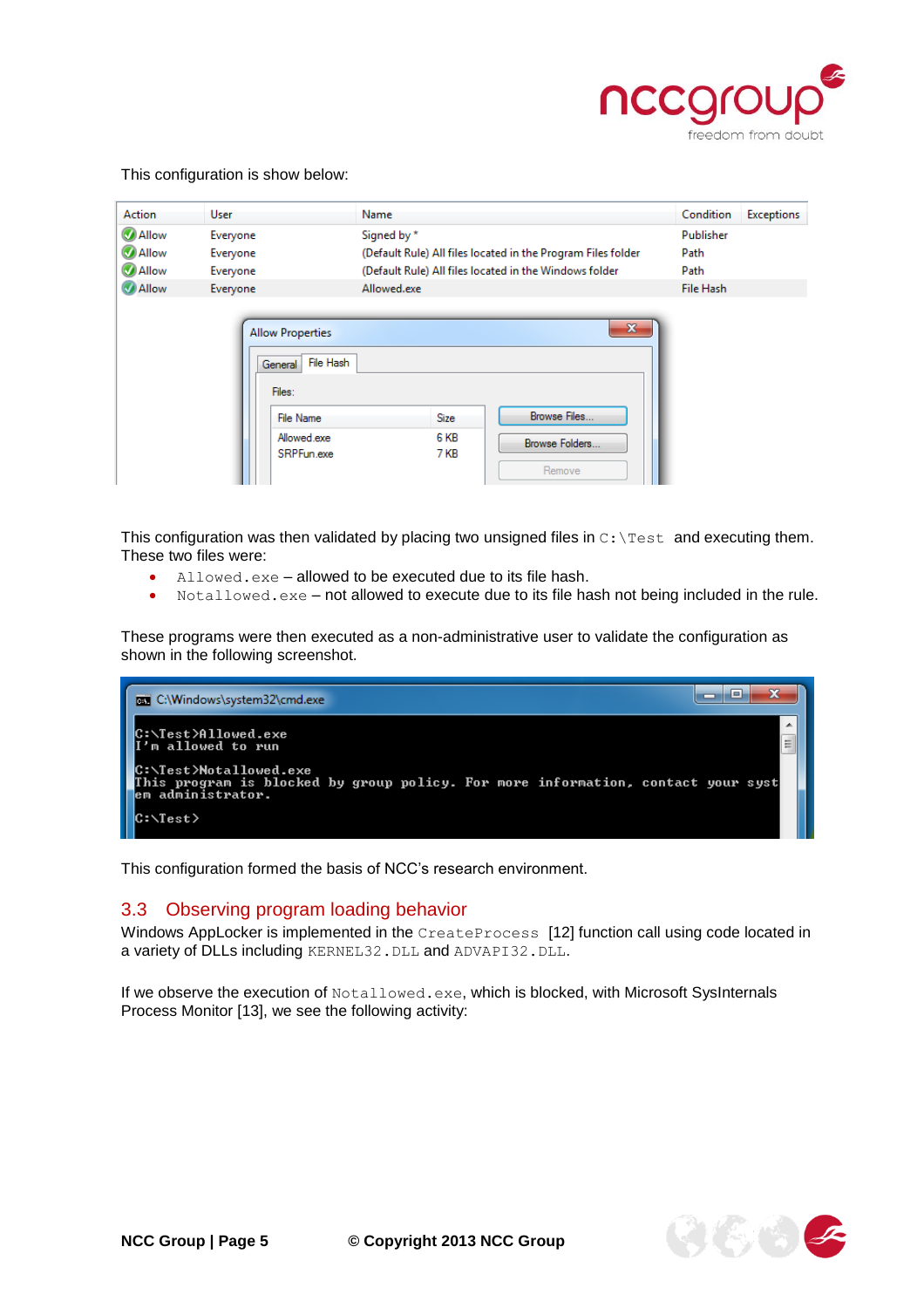

 $\left(\xi\right)$  to  $\leq$ 

| Notallowed.exe<br><b>E-! Notallowed.exe</b><br>■-! Notallowed.exe<br>■-! Notallowed.exe<br><b>■-! Notallowed.exe</b><br><b>E-Wotallowed exer</b> | 3932 2 Load Image<br>3932 CreateFile<br>3932 - Set Basic Information File<br>3932 <b>R</b> QueryFileInternalInformationFile<br>3932 R FileSystemControl<br>3932 Close File | C:\Test\Notallowed.exe<br>$C:\$ Test<br>$C:\$ Test<br>$C:\$ Test<br>$C:\$ Test<br><b>C:\Test</b> |
|--------------------------------------------------------------------------------------------------------------------------------------------------|----------------------------------------------------------------------------------------------------------------------------------------------------------------------------|--------------------------------------------------------------------------------------------------|
| <b>F</b> : Notallowed.exe                                                                                                                        | 3932 <b>K</b> CreateFile                                                                                                                                                   | C:\Test\Notallowed.exe                                                                           |
| <b>E-! Notallowed exe</b>                                                                                                                        | 3932 <b>K</b> Set Basic Information File                                                                                                                                   | C:\Test\Notallowed.exe                                                                           |
| <b>E-! Notallowed exe</b>                                                                                                                        | 3932 <b>R</b> Query Attribute TagFile                                                                                                                                      | C:\Test\Notallowed.exe                                                                           |
| <b>E-</b> Notallowed exe                                                                                                                         | 3932 <b>R</b> QueryFileInternalInformationFile                                                                                                                             | C:\Test\Notallowed.exe                                                                           |
| <b>F</b> -Notallowed.exe                                                                                                                         | 3932 <b>K</b> CreateFileMapping                                                                                                                                            | C:\Test\Notallowed.exe                                                                           |
| <b>E-'</b> Notallowed.exe                                                                                                                        | 3932 RQueryStandardInformationFile                                                                                                                                         | C:\Test\Notallowed.exe                                                                           |
| <b>E-! Notallowed.exe</b>                                                                                                                        | 3932 <b>K</b> CreateFileMapping                                                                                                                                            | C:\Test\Notallowed.exe                                                                           |
| -'Notallowed.exe                                                                                                                                 | 3932 <b>K</b> CreateFileMapping                                                                                                                                            | C:\Test\Notallowed.exe                                                                           |
| <b>F</b> -' Notallowed.exe                                                                                                                       | 3932 <b>K</b> CreateFileMapping                                                                                                                                            | C:\Test\Notallowed.exe                                                                           |
| Notallowed.exe                                                                                                                                   | 3932 <b>KCloseFile</b>                                                                                                                                                     | C:\Test\Notallowed.exe                                                                           |
| <b>E. Not-llowed over</b>                                                                                                                        | 2022 August moletomation File                                                                                                                                              | CA Toot Motallound over                                                                          |

We can see in the boxed area in the above image that first a file handle is obtained via CreateFile [\[14\]](#page-9-6) and the CreateFileMapping [\[15\]](#page-9-7) is used. The use of CreateFileMapping during the loader process is interesting as this function call is typically coupled with MapViewOfFile [\[16\]](#page-9-8) to create memory-mapped files. Microsoft even touches on this fact when discussing a previous nonsecurity related bug in the Software Restriction Policy implementation [\[17\]](#page-9-9).

"*I reviewed the source code and found that this is the code that performs Software Restriction Policy checking. Specifically, we are attempting to map the executable into memory to perform hash checking on it. Since there isn't 1.8 GB of contiguous available memory, it failed.*"

To validate the fact that multiple reads occur of the source binaries NCC placed the Allowed.exe and Notallowed.exe executables on a remote SMB file share and observed the loading process with WireShark.

During the loading process of both executables three reads using a variety of different offsets and sizes were observed. These are showing in the following table.

| <b>Read</b>    | <b>Offset</b> | <b>Size</b> |
|----------------|---------------|-------------|
| 1              | 0             | 4096        |
| 1              | 6114          | 512         |
| 1              | 3584          | 1536        |
| 1              | 5632          | 512         |
| $\overline{2}$ | $\Omega$      | 6656        |
| 3              | 0             | 4096        |
| 3              | 4096          | 2560        |

**Note:** Both files were 6,656 bytes in size

In the case where a binary was allowed to execute there was a final read, which was not evident where execution was blocked:

| <b>Read</b> |      |                                 |
|-------------|------|---------------------------------|
| 4           | 5120 | F A<br>$\overline{\phantom{a}}$ |

**NCC Group | Page 6 © Copyright 2013 NCC Group**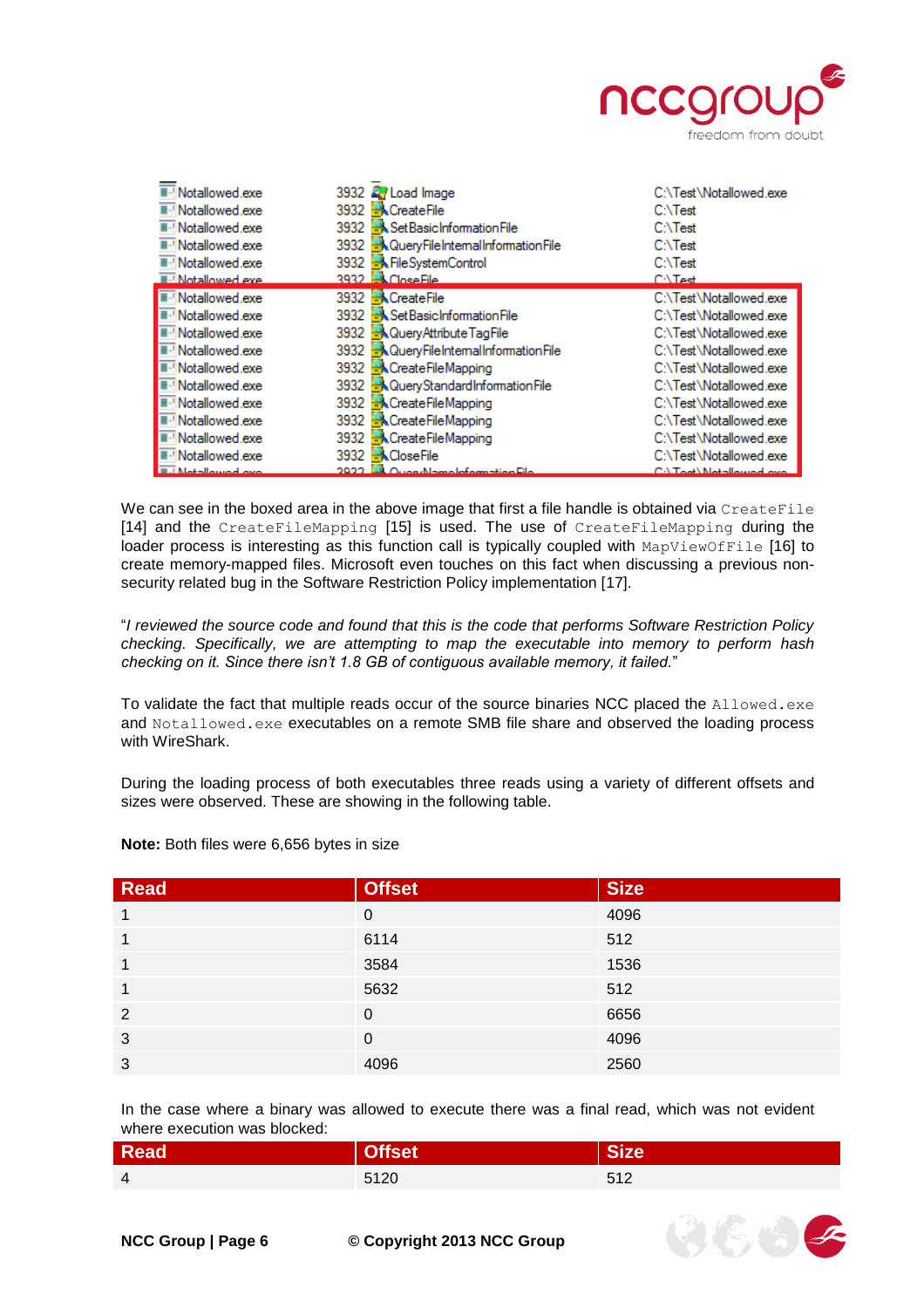

This behavior indicated to NCC that there was a high probability of a TOCTOU vulnerability due to multiple reads in Windows AppLocker allowing the execution of modified unauthorized code. However in order to exploit this vulnerability the handle returned by the original CreateFile function call cannot be invalidated due to an underlying file change. In order to successfully demonstrate this vulnerability a Man in the Middle (MitM) style attack was decided as the most convenient method to validate the hypothesis.

## <span id="page-6-0"></span>3.4 Validating and exploiting

To validate if modification of a binary was possible, pass the hash validation and still have it run the following environment was configured:



The binaries Allowed.exe and Notallowed.exe were placed on the Windows Server host with Canape [\[18\]](#page-9-10) configured as a manipulating proxy. The binaries were then run as a non-administrative user to validate the configuration as shown below:

| lo<br><b>EXIL C:\Windows\system32\cmd.exe</b>                                                                                          |       |        |         |  |  |  |
|----------------------------------------------------------------------------------------------------------------------------------------|-------|--------|---------|--|--|--|
| Z:\Uploads\Tmp>net use<br>Ė<br>New connections will be remembered.                                                                     |       |        |         |  |  |  |
| Status                                                                                                                                 | Local | Remote | Network |  |  |  |
| OК<br>\\10.131.101.17\Files<br>Microsoft Windows Network<br>z:<br>The command completed successfully.                                  |       |        |         |  |  |  |
| Z:\Uploads\Tmp>Allowed.exe<br>I'm allowed to run                                                                                       |       |        |         |  |  |  |
| Z:\Uploads\Tmp>Notallowed.exe<br>This program is blocked by group policy. For more information, contact your syst<br>em administrator. |       |        |         |  |  |  |
| Z:\Uploads\Tmp>                                                                                                                        |       |        |         |  |  |  |

NCC then configured Canape to flag SMB packets for editing those that contained the text '*I'm allowed to run*' as this was contained in the . text segment of the binary (i.e. where the binary code exists). As expected this data filtering rule was triggered a total of three times during the execution.

In each case the text was modified from '*I'm allowed to run*' to '*I'm allowed to pwn*' to test the ability to modify the .text segment. Each of these SMB packets was modified in turn to observe the behavior of the loading process.

| <b>Trigger Packet</b> | <b>Result of Modification</b>                            |
|-----------------------|----------------------------------------------------------|
|                       | No change in program output - program executes           |
|                       | Change in program output – program executes < vulnerable |
|                       | Hash validation failure - program fails to run           |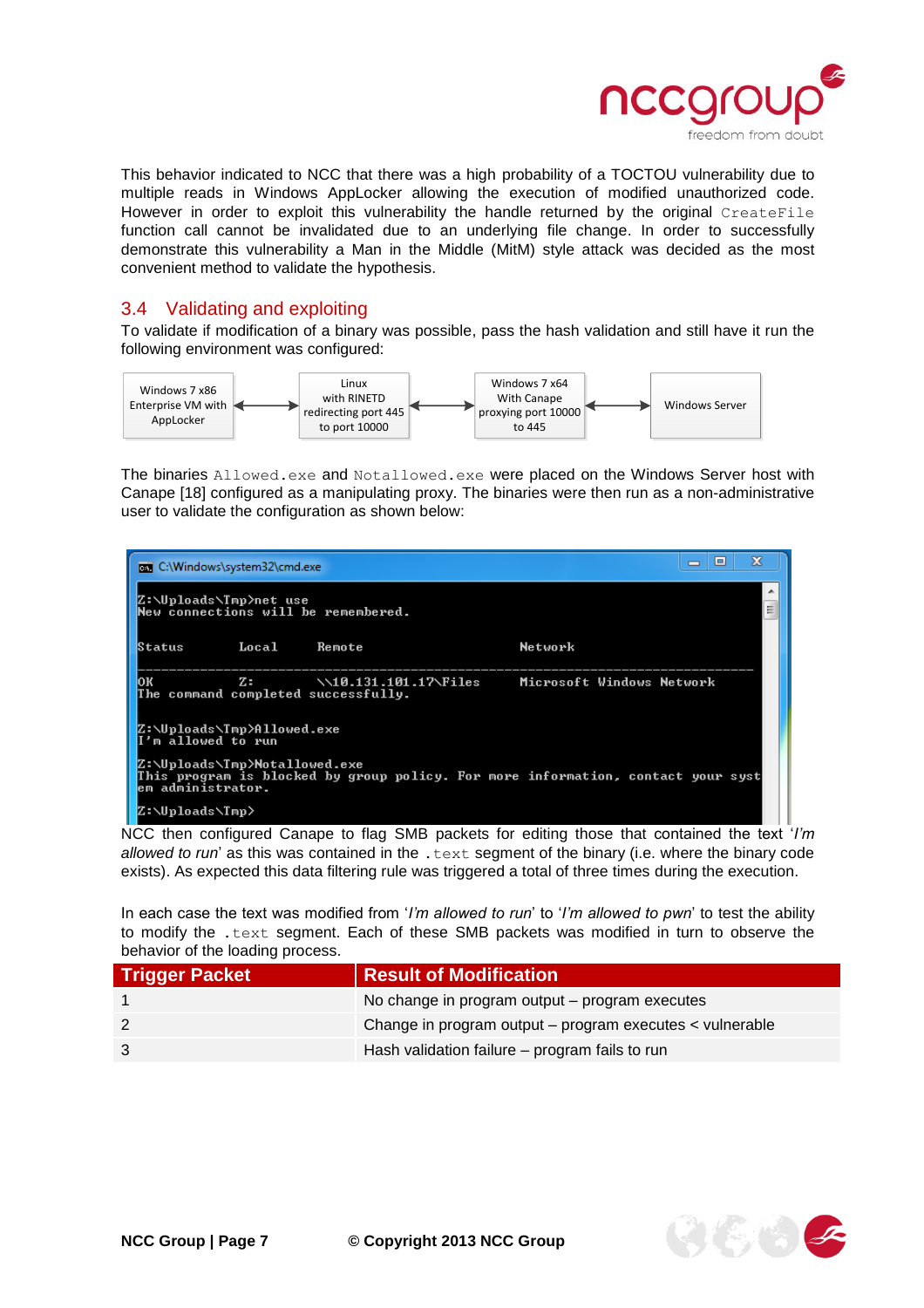

The output for each of these modifications can be seen below, the second showing the vulnerability:

| Z:\Uploads\Tmp>Allowed.exe<br>I'm allowed to run                                                                                    |  |  |  |
|-------------------------------------------------------------------------------------------------------------------------------------|--|--|--|
| Z:\Uploads\Tmp>Allowed.exe<br>I'm allowed to pwn                                                                                    |  |  |  |
| Z:\Uploads\Tmp>Allowed.exe<br>This program is blocked by group policy. For more information, contact your syst<br>em administrator. |  |  |  |

This change in behavior demonstrates that NCC was able to successfully modify a program, have it execute without triggering a hash validation failure and thus Windows AppLocker's susceptibility to the TOCTOU vulnerability class was proven. These results also showed that it is the third read of the binary in the case of hash based rules which is used validate the binary. NCC also confirmed AppLocker's susceptibility to the same vulnerability when using digitally signed binaries and rules based on publisher. However in this case the first read is used to validate the binary.

### <span id="page-7-0"></span>3.5 USB attack scenario applicability

During the course of this research NCC attempted to replicate this attack locally over USB using a Facedancer [\[19\]](#page-9-11) [\[20\]](#page-9-12) board configured to emulate a mass storage device.

This attack scenario was unsuccessful with the following the behavior observed:

- An initial single read is performed on the binary on first execution.
- Each subsequent execution occurs from a local cache resulting in no further USB access.

## <span id="page-7-1"></span>**4 Mitigation advice when using AppLocker**

For organizations that deploy Windows AppLocker as part of their defense in depth strategy NCC recommends the following mitigations to minimize the likelihood of exploitation of this or any other similar issues in the future:

- Deploy SMBv2 packet signing to mitigate Man in the Middle style attacks.
- Restrict paths that binaries can be executed from to local non-removable media sources where possible.

## <span id="page-7-2"></span>**5 Mitigation advice to software architects and developers**

For software architects and developers considering this type of threat as part of their Secure Development Lifecycle the following mitigation advice is provided:

- Where an attacker controls the source of data or can intercept and modify traffic then only data that is validated should be used i.e. multiple reads should be avoided. These sources can include network based sources as well as physical medium sources.
- Where a single read cannot be used then source data could be copied or cached to a local source where multiple reads can occur without risk of modification.

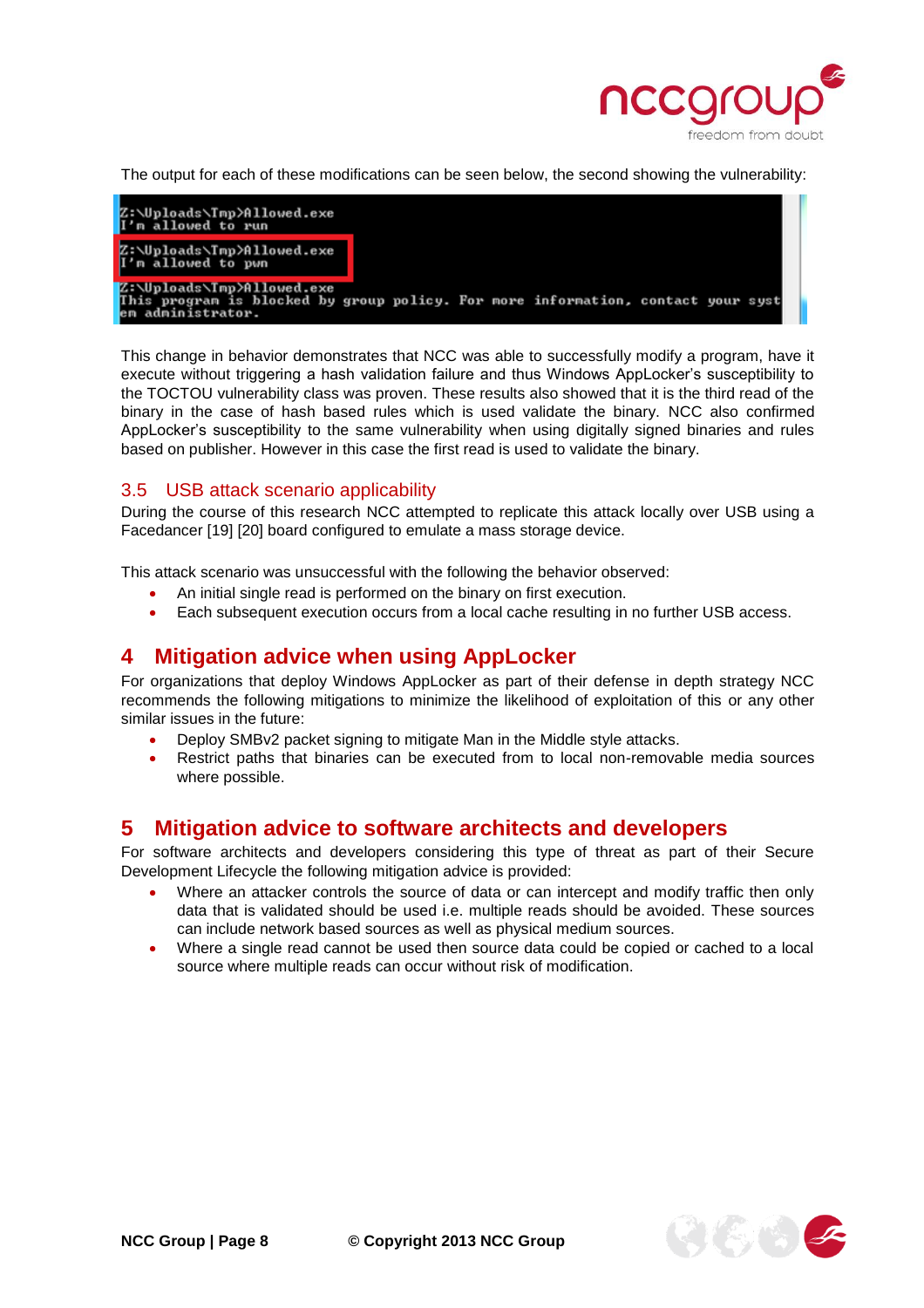

 $\mathcal{E}(\xi)$ 

# <span id="page-8-0"></span>**6 Further areas of research**

The base technique outlined this paper may potentially have applicability to similar solutions both on Microsoft Windows and other operating systems.

NCC Group did for example attempt to obtain to an evaluation copy of Bit9 [\[23\]](#page-9-13) but were unable too prior to publication.

NCC sees that the following as possible areas for future research in order to understand the applicability of this base technique:

- Any operating system that loads large files over remote file a system that performs input validation to mitigate memory corruption and then subsequently reads data from these remote sources after successful validation.
- Bit9 and competing software restriction enforcement products on Microsoft Windows when loading binaries over SMB.
- Linux binary signing when loading binaries over SMB, NFS or similar remote file systems.

# <span id="page-8-1"></span>**7 Conclusions**

This paper has summarized NCC's research into and successfully demonstrated Windows AppLocker's susceptibility to a TOCTOU vulnerability. Of particular note is the risk of data modification where file handles are not invalidated because an attacker controls the source of data or has the ability to perform Man in the Middle style attacks. NCC believes that this style of logic vulnerability will become increasingly popular with researchers and attackers alike as existing classes of vulnerability become harder to exploit or less common.

# <span id="page-8-2"></span>**8 References & further reading**

The following material was used during the course of this research project.

- <span id="page-8-3"></span>1. Windows AppLocker – Technet <http://technet.microsoft.com/en-us/library/dd759117.aspx>
- <span id="page-8-4"></span>2. Windows AppLocker – Technet (Video) <http://technet.microsoft.com/en-us/windows/applocker.aspx>
- <span id="page-8-5"></span>3. Windows Software Restriction Policies [http://technet.microsoft.com/en-us/library/dd349795\(v=ws.10\).aspx](http://technet.microsoft.com/en-us/library/dd349795(v=ws.10).aspx)
- <span id="page-8-6"></span>4. Using Software Restriction Policies to Protect Against Unauthorized Software <http://technet.microsoft.com/en-us/library/cc507878.aspx>
- <span id="page-8-7"></span>5. How Software Restriction Policies Work [http://technet.microsoft.com/en-us/library/cc786941\(v=ws.10\).aspx](http://technet.microsoft.com/en-us/library/cc786941(v=ws.10).aspx)
- <span id="page-8-8"></span>6. National Security Agency – Application Whitelisting Using SRP [http://www.nsa.gov/ia/\\_files/os/win2k/Application\\_Whitelisting\\_Using\\_SRP.pdf](http://www.nsa.gov/ia/_files/os/win2k/Application_Whitelisting_Using_SRP.pdf)
- <span id="page-8-9"></span>7. National Security Agency - Mitigation Monday #3: Defense against Malware on Removable Media
	- [http://www.nsa.gov/ia/\\_files/factsheets/Mitigation\\_Monday\\_3.pdf](http://www.nsa.gov/ia/_files/factsheets/Mitigation_Monday_3.pdf)
- <span id="page-8-10"></span>8. New Zealand Nation Cyber Security Centre – Application Whitelisting with Windows AppLocker
	- <http://www.ncsc.govt.nz/sites/default/files/articles/NCSC%20Applocker-public%20v1.0.5.pdf>
- <span id="page-8-11"></span>9. CWE-367: Time-of-check Time-of-use (TOCTOU) Race Condition <http://cwe.mitre.org/data/definitions/367.html>
- <span id="page-8-12"></span>10. Time of Check Time of Use [http://en.wikipedia.org/wiki/Time\\_of\\_check\\_to\\_time\\_of\\_use](http://en.wikipedia.org/wiki/Time_of_check_to_time_of_use)
- <span id="page-8-13"></span>11. Read It Twice! A mass-storage-based TOCTOU attack – Collin Mulliner and Benjamin Michele <https://www.usenix.org/system/files/conference/woot12/woot12-final28.pdf>